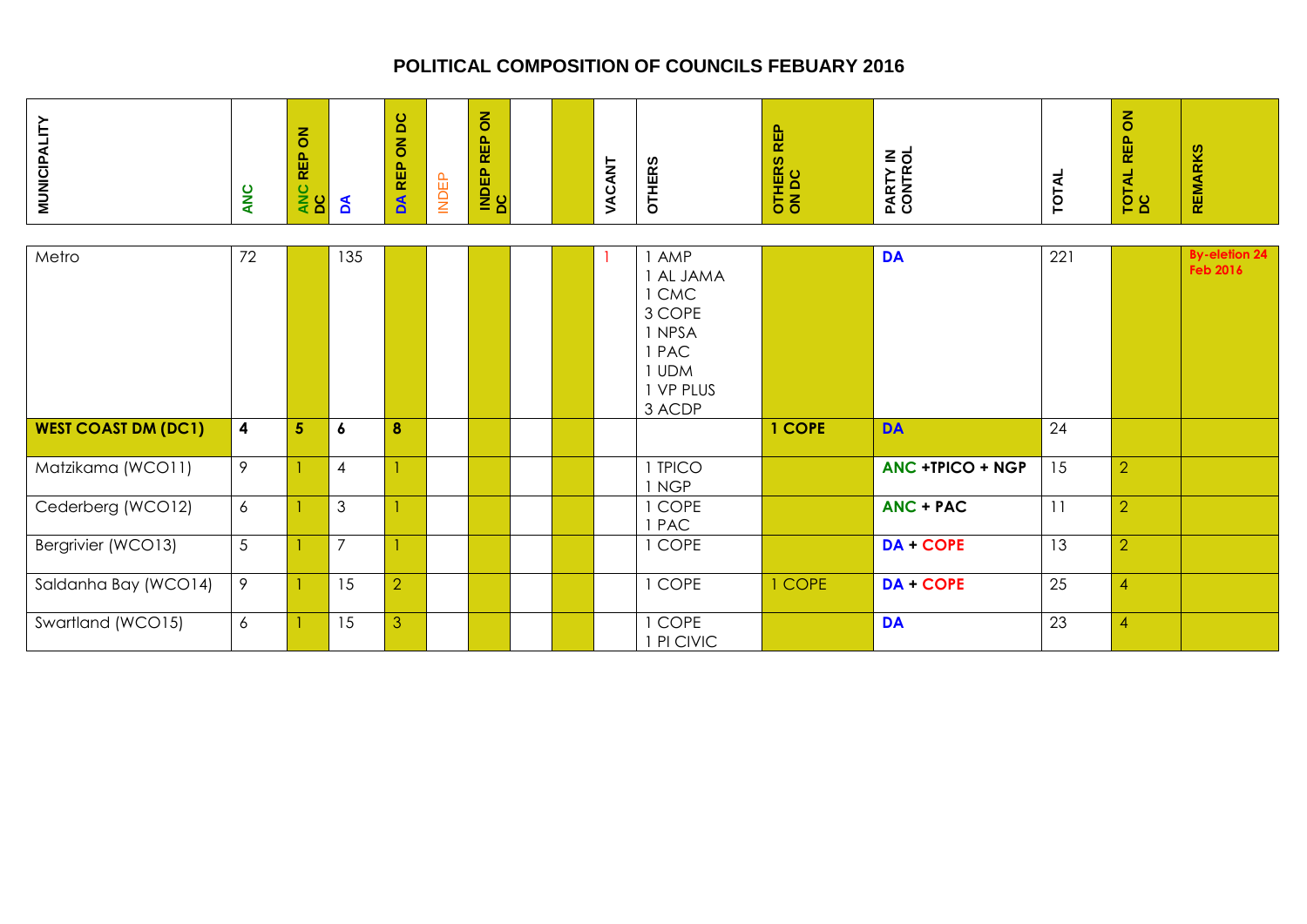| <b>MUNICIPALITY</b>         | ANC             | $\overline{6}$<br>REP<br>ANC<br>DC | $\mathbf{A}$ | $\overline{c}$<br>$\overline{6}$<br><b>DA REP</b> | <b>INDEP</b> | $\overline{6}$<br>REP<br>INDEP |  | VACANT | <b>OTHERS</b>                                 | <b>REP</b><br>OTHERS | PARTY IN<br>CONTROL               | <b>TOTAL</b> | $\overline{6}$<br><b>REP</b><br>TOTAL I<br>DC | <b>REMARKS</b> |
|-----------------------------|-----------------|------------------------------------|--------------|---------------------------------------------------|--------------|--------------------------------|--|--------|-----------------------------------------------|----------------------|-----------------------------------|--------------|-----------------------------------------------|----------------|
| <b>Cape Winelands (DC2)</b> | $5\phantom{.0}$ |                                    |              | 15                                                |              |                                |  |        | 1 COPE                                        | 1 SCA                | <b>DA</b>                         | 40           |                                               |                |
|                             |                 | 8                                  | 9            |                                                   |              |                                |  |        | 1 NPP                                         |                      |                                   |              |                                               |                |
| Witzenberg (WCO22)          | 9               |                                    | 9            | $\overline{2}$                                    |              |                                |  |        | 1 COPE<br>1 DCP<br>1 NPP<br>I VIP             |                      | $DA + COPE + IND +$<br><b>DCP</b> | 23           | 3                                             |                |
| Drakenstein (WCO23)         | 18              | 3                                  | 36           | 5                                                 |              |                                |  |        | 2 COPE<br>2 NPP<br>1 PDM<br>1 SADCO<br>I ACDP |                      | <b>DA</b>                         | 61           | 8                                             |                |
| Stellenbosch (WCO24)        | 11              |                                    | 25           | 3                                                 |              |                                |  |        | 1 COPE<br>1 NPP<br>1 ACDP<br>3 SCA<br>1 SPA   | 1 SCA                | <b>DA</b>                         | 43           | 5                                             |                |
| Breede Valley (WCO25)       | 14              | $\overline{2}$                     | 22           | 3                                                 |              |                                |  |        | 1 CIVIC IND<br>1 COPE<br>2 B IND              |                      | <b>DA</b>                         | 41           | 5                                             |                |
| Langeberg (WCO26)           | $\overline{7}$  |                                    | 11           | $\overline{2}$                                    |              |                                |  |        | 2 CIVIC<br>1 COPE<br>I PDM<br>1 WCC           |                      | <b>DA+COPE</b>                    | 23           | 3                                             |                |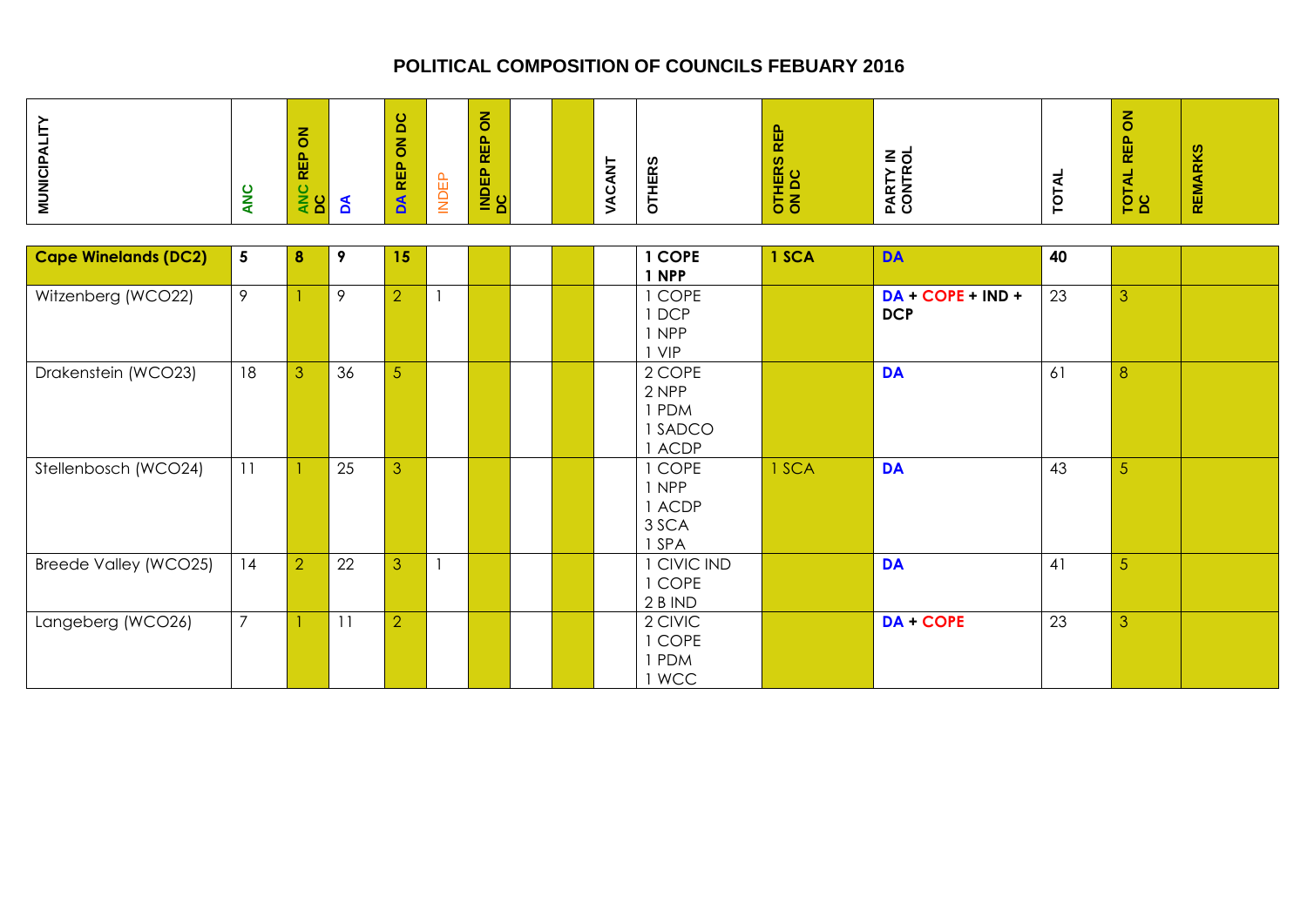| <b>MUNICIPALIT</b>         | <b>ANC</b>     | $\overline{6}$<br><b>REP</b><br>ANC<br>DC | ð              | DC<br>$\overline{6}$<br>REP<br>$\mathbf{A}$ | <b>INDEP</b> | $\overline{6}$<br>REP<br><b>INDEP</b> |  | VACANT | <b>OTHERS</b>                            | REP<br>OTHERS<br>ON DC | PARTY IN<br>CONTROL | ₹<br>TOT | $\overline{6}$<br>REP<br>TOTAL<br>DC | <b>REMARKS</b> |
|----------------------------|----------------|-------------------------------------------|----------------|---------------------------------------------|--------------|---------------------------------------|--|--------|------------------------------------------|------------------------|---------------------|----------|--------------------------------------|----------------|
| Overberg (DC3)             | 4              | 5                                         | 5              | ⇁                                           |              |                                       |  |        |                                          |                        | <b>DA</b>           | 21       |                                      |                |
| Theewaterskloof<br>(WCO31) | 10             | $\overline{2}$                            | 12             | 3                                           |              |                                       |  |        | <b>COPE</b><br><b>NPP</b><br><b>NICO</b> |                        | <b>DA</b>           | 25       | $\overline{5}$                       |                |
| Overstrand (WCO32)         | 9              | $\overline{2}$                            | 15             | $\overline{2}$                              |              |                                       |  |        | I NATIND<br><b>ORG</b>                   |                        | <b>DA</b>           | 25       | 4                                    |                |
| Cape Agulhas (WCO33)       | $\overline{4}$ |                                           | $\overline{4}$ |                                             |              |                                       |  |        |                                          |                        | ANC + IND           | 9        | $\overline{2}$                       |                |
| Swellendam (WCO34)         | $\overline{4}$ |                                           | $\overline{4}$ |                                             |              |                                       |  |        | <b>ACDP</b>                              |                        | $DA + ACDP$         | 9        |                                      |                |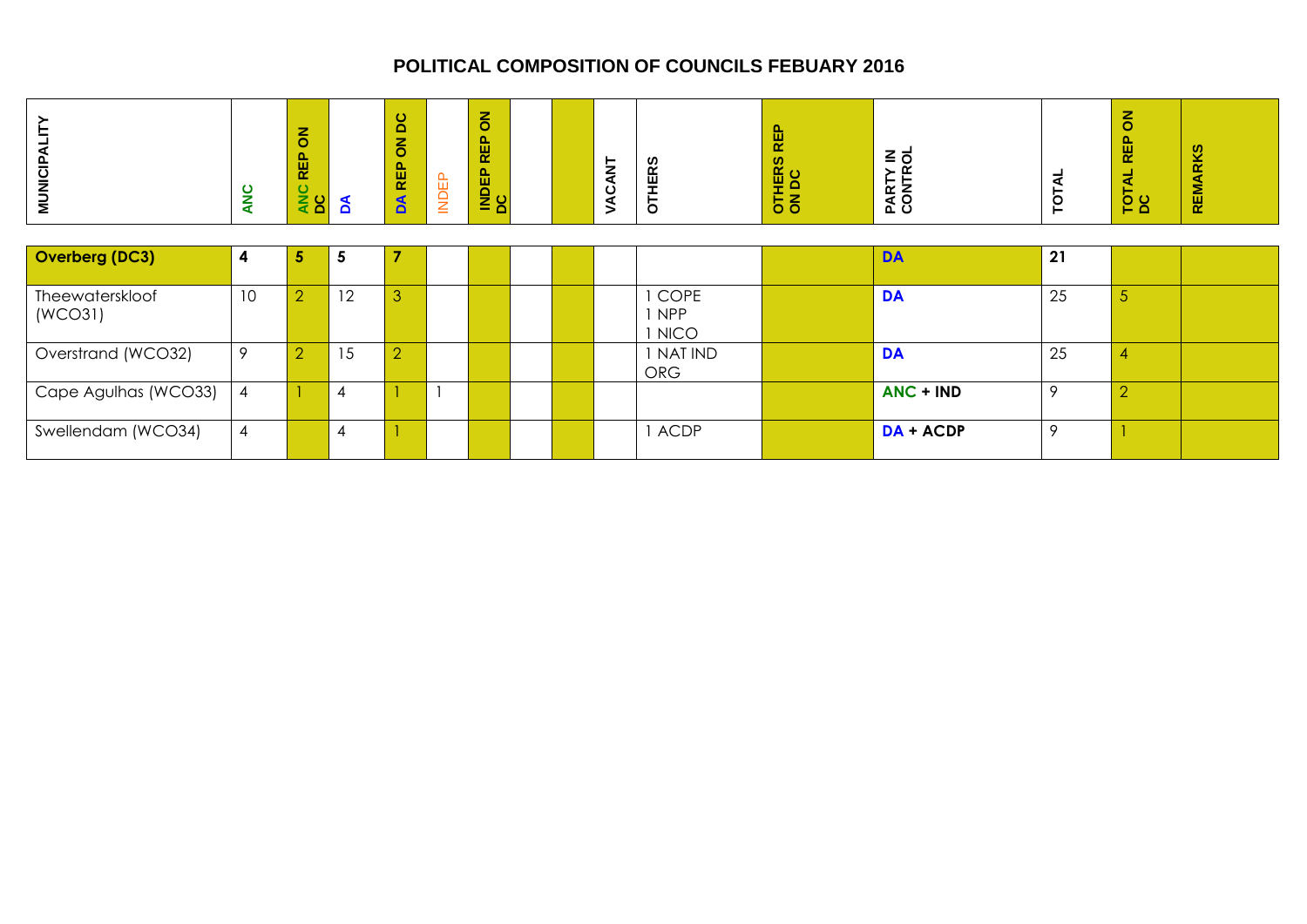| <b>MUNICIPALITY</b> | ANC             | $\overline{6}$<br><b>REP</b><br>ANC<br>DC | $\mathbf{A}$   | <b>ON DC</b><br>DA REP | <b>INDEP</b> | $\overline{6}$<br><b>REP</b><br><b>INDEP</b> |  | VACANT       | <b>OTHERS</b>                                     | <b>REP</b><br>OTHERS<br>ON DC | PARTY IN<br>CONTROL   | <b>TOTAL</b>   | $\overline{6}$<br>TOTAL REP (<br>DC | <b>REMARKS</b>                    |
|---------------------|-----------------|-------------------------------------------|----------------|------------------------|--------------|----------------------------------------------|--|--------------|---------------------------------------------------|-------------------------------|-----------------------|----------------|-------------------------------------|-----------------------------------|
| Eden (DC4)          | 6               | $\overline{7}$                            | 8              | 9                      |              |                                              |  |              | 1 ICOSA                                           | 1 ICOSA<br>2 ACDP<br>1 COPE   | <b>DA</b>             | 35             |                                     |                                   |
| Kannaland (WCO41)   | $\overline{2}$  |                                           | $\overline{2}$ |                        |              |                                              |  |              | 3 ICOSA                                           | 1 ICOSA                       | <b>ICOSA + ANC</b>    | $\overline{7}$ |                                     |                                   |
| Hessequa (WCO42)    | 6               |                                           | $\overline{7}$ |                        |              |                                              |  |              | I COPE<br><b>CIVIC IND</b>                        |                               | DA + COPE             | 15             | $\overline{2}$                      |                                   |
| Mossel Bay (WCO43)  | 10 <sup>°</sup> | $\mathbf{1}$                              | 16             | $\overline{2}$         |              |                                              |  |              | 1 ACDP                                            | 1 ACDP                        | <b>DA</b>             | 27             | $\overline{4}$                      |                                   |
| George (WCO44)      | 19              | $\overline{2}$                            | 25             | 3                      |              |                                              |  |              | <b>GIRF</b><br>1 ACDP<br>1 COPE<br>1 ICOSA<br>PBI | 1 ACDP                        | DA + ACDP             | 49             | $\overline{6}$                      |                                   |
| Oudtshoorn (WCO45)  | 9               | 1                                         | 12             |                        |              |                                              |  | $\mathbf{1}$ | 1 COPE<br>1 ICOSA<br>1 NPP                        | 1 COPE                        | $DA$ + $COPE$ + $NPP$ | 25             | 3                                   | <b>By-election 24</b><br>Feb 2016 |
| Bitou (WCO47)       | $\overline{5}$  | 1                                         | $\overline{7}$ |                        |              |                                              |  |              | 1 COPE                                            |                               | DA + COPE             | 13             | $\overline{2}$                      |                                   |
| Knysna (WCO48)      | $\overline{7}$  |                                           | 10             |                        |              |                                              |  |              | 1 COPE                                            |                               | <b>DA</b>             | 19             | $\overline{2}$                      |                                   |